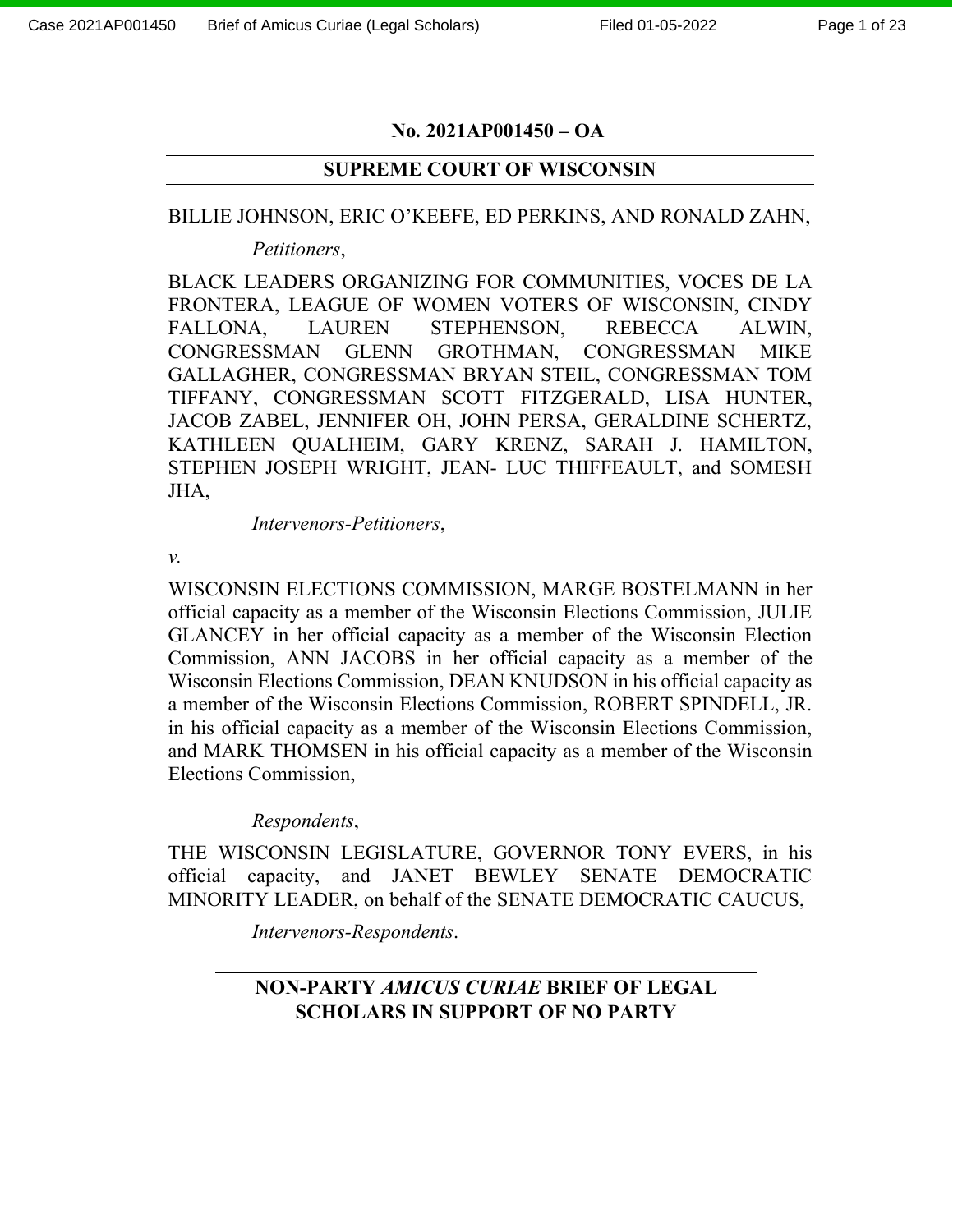# TABLE OF CONTENTS

| Ι. |    | None Of The Proposed Maps Satisfy Law And Equity3                                                               |  |
|----|----|-----------------------------------------------------------------------------------------------------------------|--|
|    | А. | Separate from nonjusticiable questions of partisan<br>fairness, this court must reject politically biased maps3 |  |
|    | В. | The parties' submissions expose the shortcomings of a                                                           |  |
| H. |    | The Court Should Create Its Own Expert-Drawn Maps<br>Using Updated Criteria Or Dismiss This Action12            |  |
|    |    | $CONCLUSION. \dots 15$                                                                                          |  |
|    |    |                                                                                                                 |  |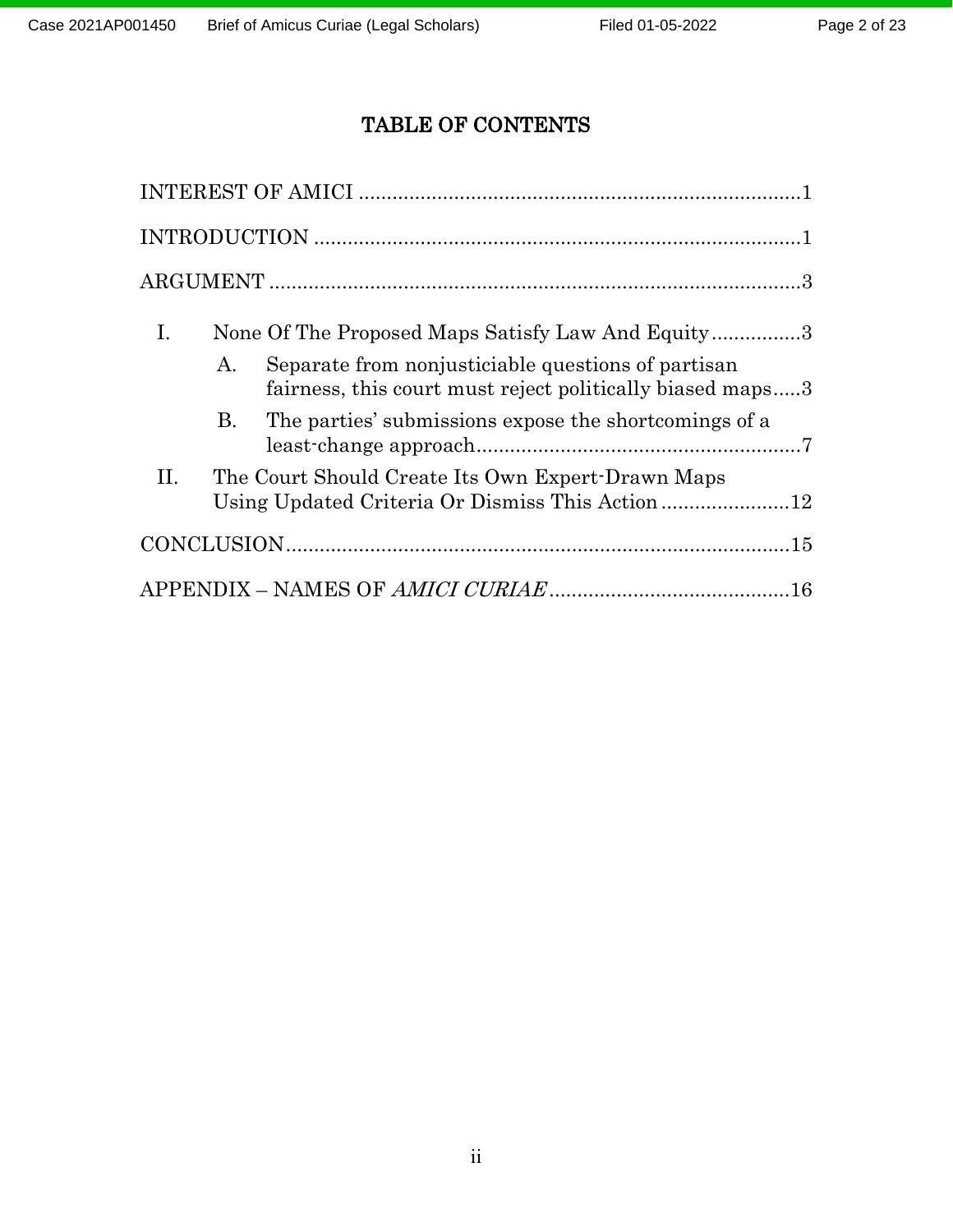# TABLE OF AUTHORITIES

| Page(s)<br>Cases:                                                                                                              |
|--------------------------------------------------------------------------------------------------------------------------------|
| Baldus v. Members of Wis. Gov't Accountability Bd.,                                                                            |
| <i>Baumgart v. Wendelberger, No.</i> 1-C-0121,<br>2002 WL 34127471 (E.D. Wis. May 30, 2002)4, 9, 11 n.1                        |
| <i>Bodker v. Taylor</i> , No. Civ.A.1:02-CV-999ODE,                                                                            |
| Burling v. Chandler,                                                                                                           |
| Corbett v. Sullivan,                                                                                                           |
| David Adler & Sons Co. v. Maglio,                                                                                              |
| Essex v. Kobach,                                                                                                               |
| Favors v. Cuomo, No. 11-CV-5632,<br>2012 WL 928223 (E.D.N.Y. Mar. 19, 2012)8, 10, 11 n.1, 12                                   |
| <i>Favors v. Cuomo</i> , No. 11 <sup>-</sup> CV-5632, Magistrate Judge's R&R,<br>2012 WL 928216 (E.D.N.Y. Mar. 12, 2012)11 n.1 |
| Good v. Austin,                                                                                                                |
| In re Legislative Districting of State,                                                                                        |
| Jensen v. Wis. Elections Bd.,                                                                                                  |
| Johnson v. Wis. Elections Comm'n ("Op."),                                                                                      |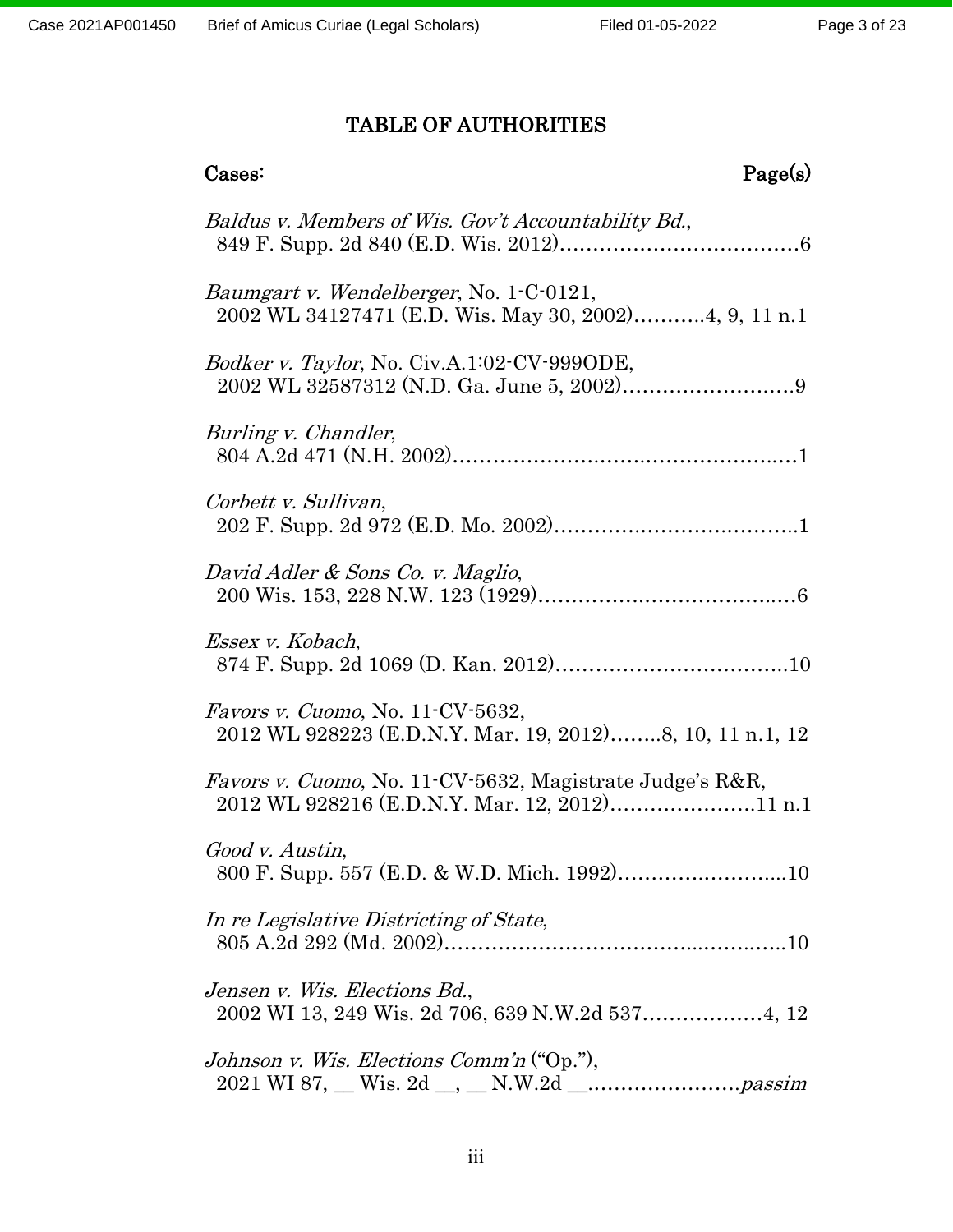| La Rosa v. Hess,                                  |
|---------------------------------------------------|
| Madregano v. Wis. Gas & Elec. Co.,                |
| <i>Maestas v. Hall,</i>                           |
| Muscoda Bridge Co. v. Worden-Allen Co.,           |
| Peterson v. Borst,                                |
| Prosser v. Elections Bd.,                         |
| R.H. Stearns Co. of Bos., Mass. v. United States, |
| Rahn v. Milwaukee Elec. Ry. & Light Co.,          |
| State ex rel. Att'y Gen. v. Cunningham,           |
| State ex rel. Coleman v. McCaughtry,              |
| State ex rel. Reynolds v. Smith,                  |
| State ex rel. Reynolds v. Zimmerman,              |
| Williams-Yulee v. Florida Bar,                    |
| Wilson v. Eu,                                     |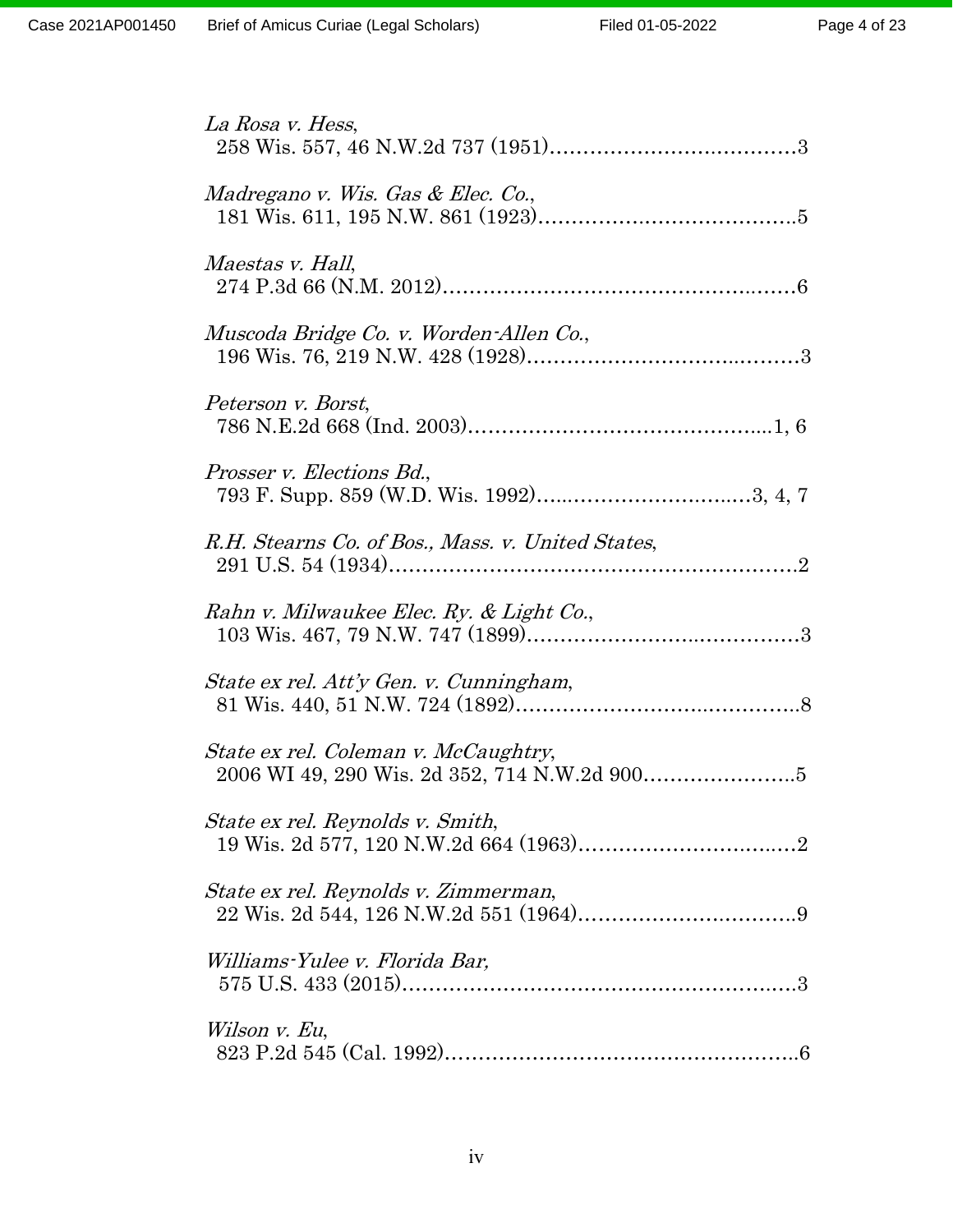| Wisconsin State AFL-CIO v. Elections Bd., |  |
|-------------------------------------------|--|
|                                           |  |
|                                           |  |
| Wyche v. Madison Parish Police Jury,      |  |
|                                           |  |

# Other Authorities:

| Robert Yablon, <i>Gerrylaundering</i> , 97 N.Y.U. L. Rev.<br>(forthcoming 2022), https://papers.ssrn.com/sol3/          |
|-------------------------------------------------------------------------------------------------------------------------|
| Wisconsin Supreme Court Open Administrative Conference<br>(Jan. 22, 2009) (statements of Roggensack, J. & Ziegler, J.), |
| https://wiseye.org/2009/01/22/supreme-court-open-                                                                       |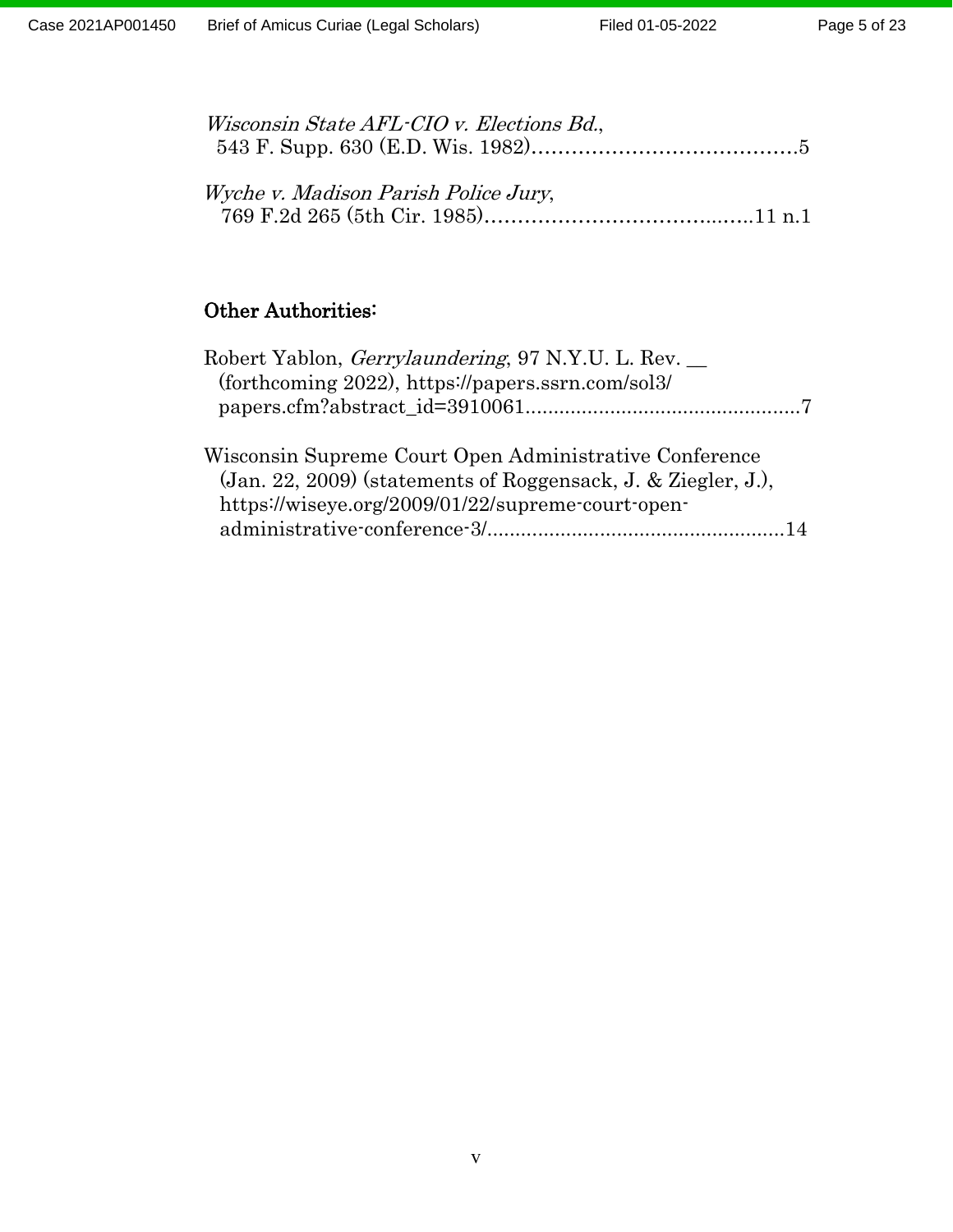#### INTEREST OF AMICI

Amici, identified in the Appendix, are eight legal scholars with nationally recognized expertise in election law, including redistricting. They have researched and published extensively in this area and have a professional interest in the integrity of redistricting law and practice.

#### INTRODUCTION

For three straight decades, the federal courts that redistricted Wisconsin rejected all party-submitted maps and produced their own more neutral plans. For two reasons, this court should either do the same or again let a federal court act.

First, the proposed maps flout foundational principles of impartiality and equity. Regardless of whether Wisconsin law bars partisan gerrymandering by legislators, courts have long regarded it as obvious and uncontroversial that they cannot adopt politically tainted maps as their own. They appreciate that acting neutrally and independently means casting aside plans that embody the "political agendas" of their drafters or "represent. one political party's idea of how district boundaries should be drawn." Burling v. Chandler, 804 A.2d 471, 483 (N.H. 2002); Peterson v. Borst, 786 N.E.2d 668, 675 (Ind. 2003).

Here, most of the proposed maps come from partisan actors, and all use undeniably partisan prior maps as their template. "Selecting any of them would be a political act, inappropriate for a judge to take." *Corbett v. Sullivan*, 202 F.Supp.2d 972, 974 (E.D.Mo. 2002). Defying traditional equitable precepts, it also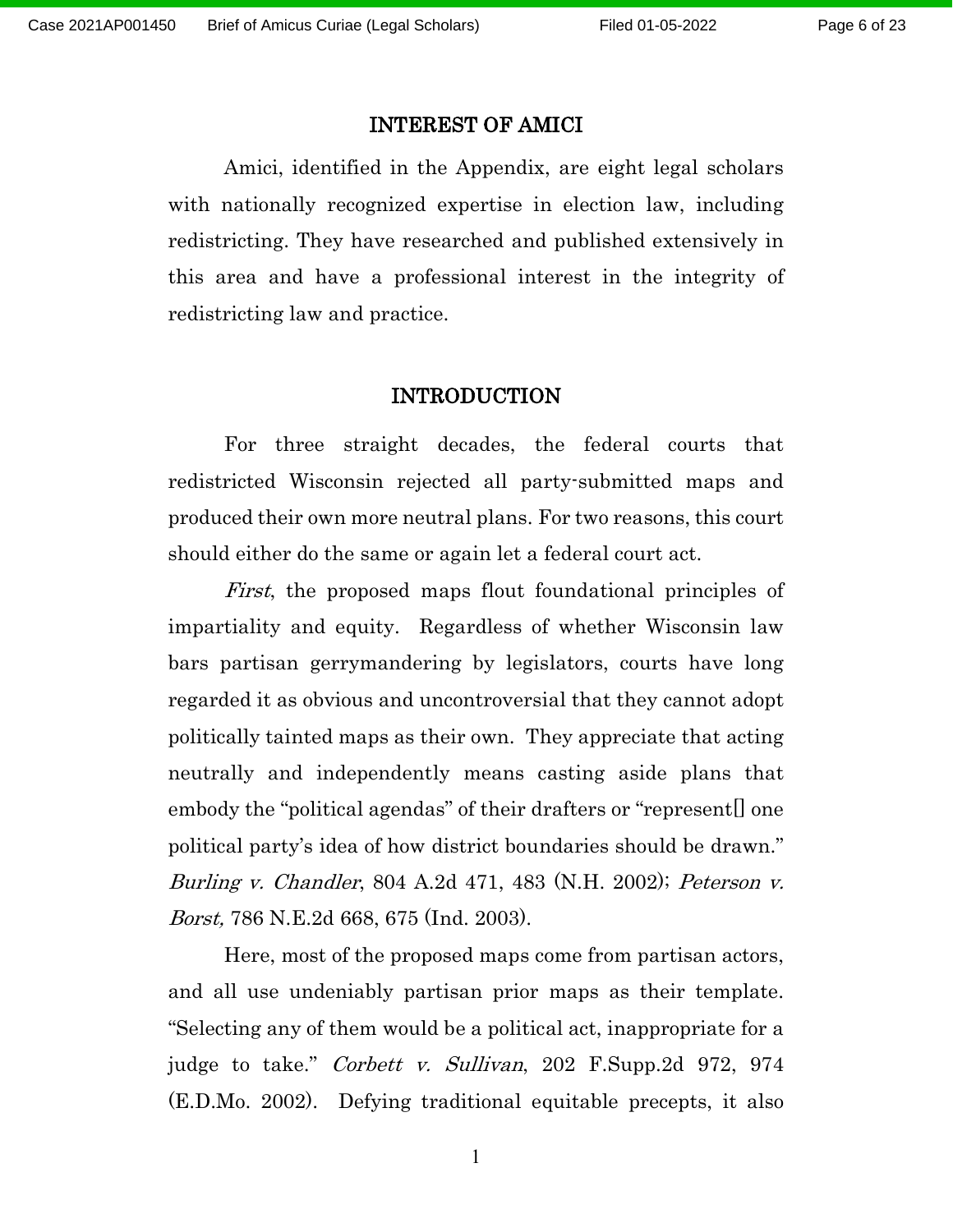would allow the legislature, which breached its constitutional duty to redistrict, "to take advantage of [its] own wrong." R.H. Stearns Co., v. United States, 291 U.S. 54, 62 (1934).

Second, as the parties' submissions reveal, a least-change approach is not a viable framework for selecting remedial maps. Because Wisconsin law nowhere delineates the approach, applying it requires the court to create operative standards out of whole cloth and make a slew of discretionary policy judgments. Such judicial lawmaking needlessly complicates matters, neglects legally grounded redistricting criteria, and fails to vindicate the people's "constitutional right … to an equitable apportionment" that reflects current conditions. State ex rel. Reynolds v. Smith, 19 Wis.2d 577, 586, 120 N.W.2d 664, 669 (1963).

Courts tasked with providing redistricting remedies should indeed be "modest and restrained," Johnson v. Wis. Elections *Comm'n* (hereinafter "Op."), 2021 WI 87,  $[82, \_\_Wis.2d\_,$ \_\_N.W.2d\_\_ (Hagedorn, J., concurring), but performing freewheeling judicial lawmaking while carrying forward partisan schemes is just the opposite. The federal courts that previously produced maps for the state identified sounder ways to advance those laudable values. Drawing upon their successful model, this court should craft remedial maps with assistance from an independent expert, prioritizing legally delineated redistricting principles. Or, most modest and restrained of all, the court should simply bow out. Three times, federal courts adopted maps that Wisconsinites widely accepted as fair and legitimate. They are well positioned to do so again.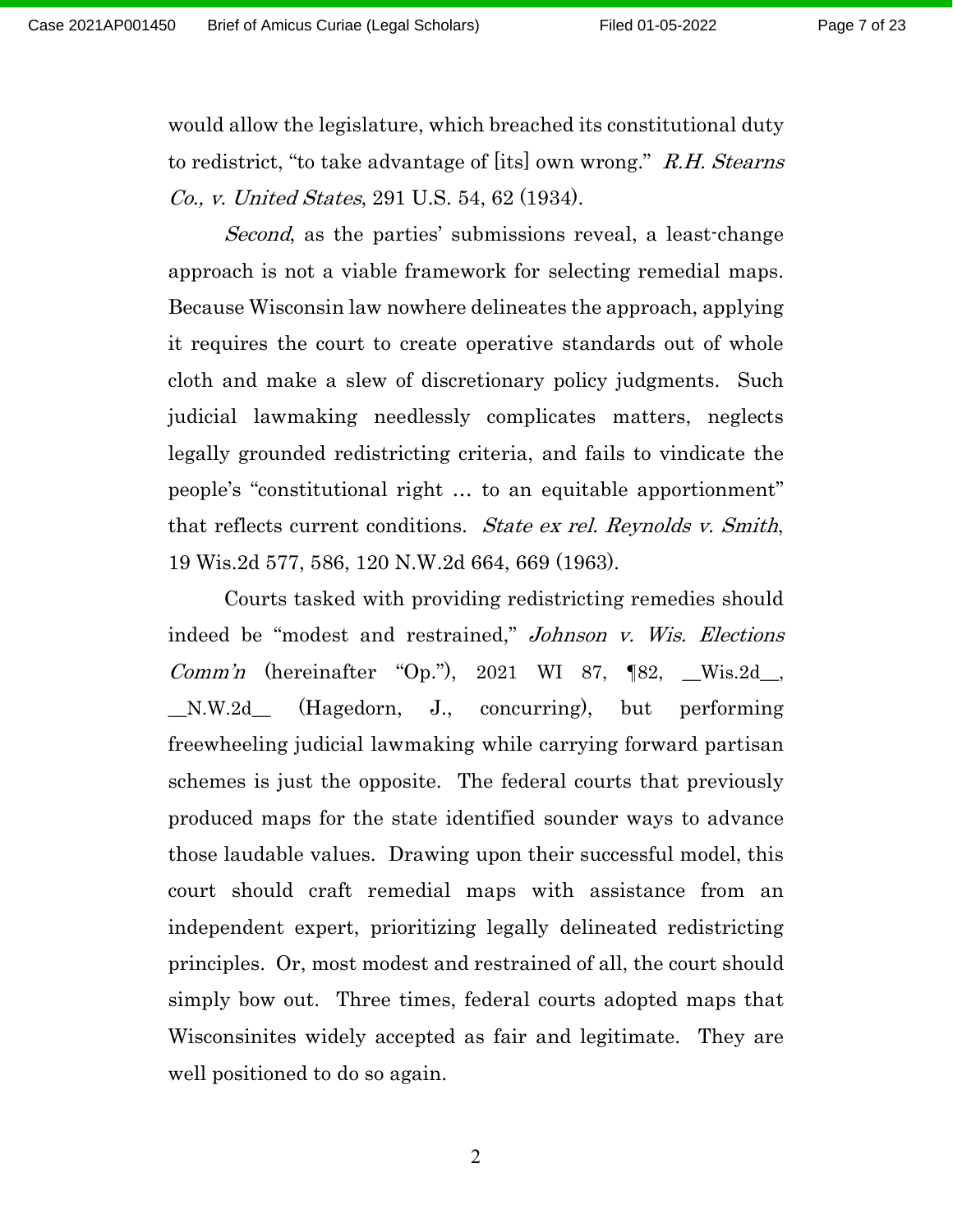#### ARGUMENT

# I. NONE OF THE PROPOSED MAPS SATISFY LAW AND EQUITY.

# A. Separate from nonjusticiable questions of partisan fairness, this court must reject politically biased maps.

Even if courts "pay little heed to cries of gerrymandering" in legislatively drawn maps, they are dutybound to guard against political bias when they adopt maps themselves. *Prosser v. Elections Bd.*, 793 F. Supp. 859, 867 (W.D.Wis. 1992). The duty derives from the institutional imperatives of independence and impartiality, and from the equitable nature of judicial redistricting remedies. Cf. Williams-Yulee v. Florida Bar, 575 U.S. 433, 445, 447 (2015) (emphasizing that judges must "exercis[e] strict neutrality and independence" and "'observe the utmost fairness'") (quoting John Marshall). Guided by "enlightened conscience," courts of equity must "do substantial justice" based on "all the facts and circumstances." Rahn v. Milwaukee Elec. Ry. & Light Co., 103 Wis. 467, 79 N.W. 747, 748 (1899); Muscoda Bridge Co. v. Worden-Allen Co., 196 Wis. 76, 219 N.W. 428, 437 (1928). This means fashioning remedies that do not produce or perpetuate an "unfair advantage" or otherwise operate as "an instrument of injustice." La Rosa v. Hess, 258 Wis. 557, 560, 46 N.W.2d 737, 738 (1951). Even if the law does not bar politicians from advantaging themselves, equity bars courts from ratifying such conduct when they redistrict.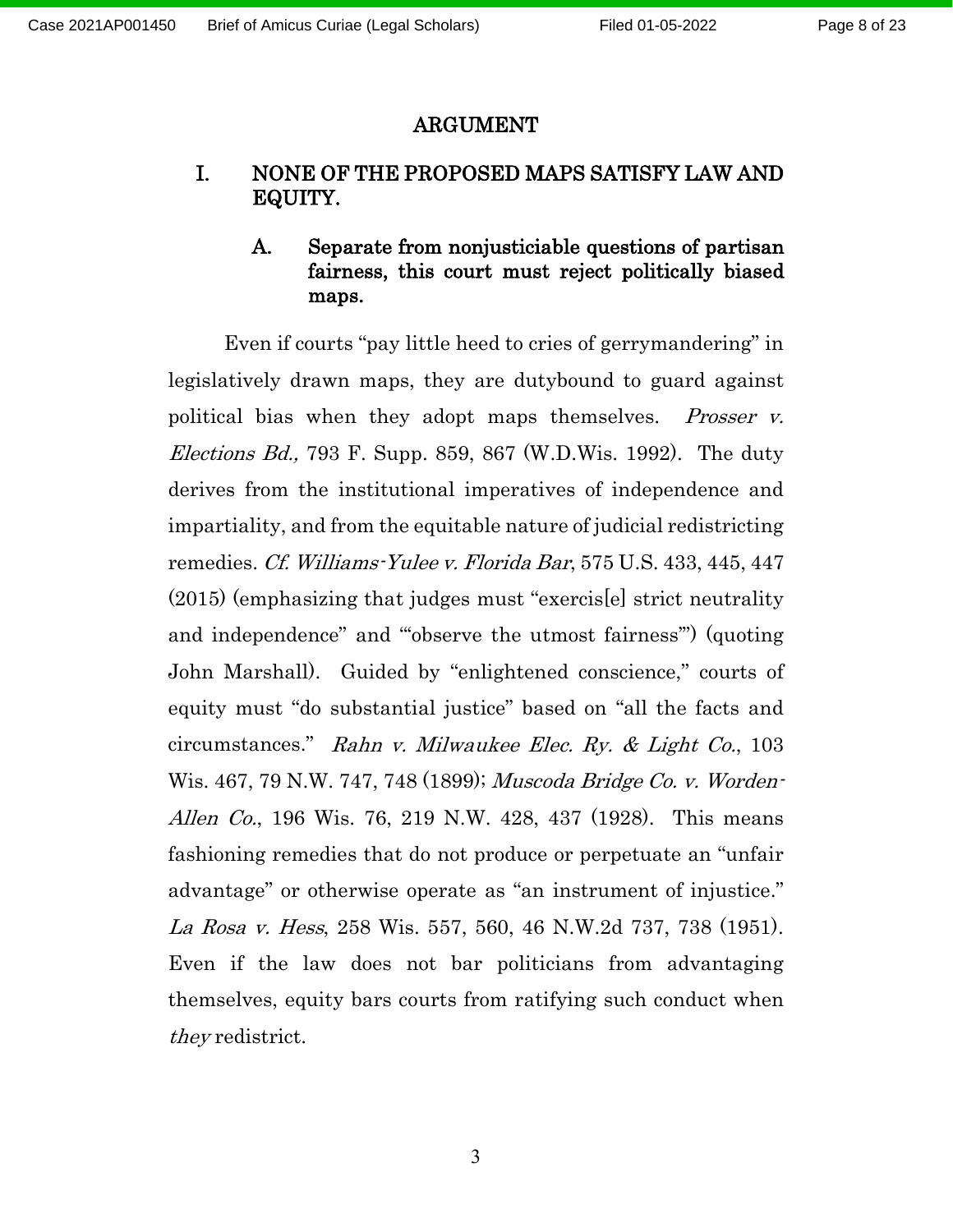Here, the parties' submissions—and, indeed, their very identities—make plain that this court faces inherently political choices. As the court observed  $(Op. \P51)$ , political actors commonly draft maps to benefit themselves and their allies. And many of the litigants here are undeniably political actors. Even within the least-change framework, they had space to advance partisan objectives and seek to "reallocate political power" in their favor. Op. ¶86 (Hagedorn, J. concurring). To keep the judiciary "distinct" from the political branches and "distinctly non-partisan in character," this court must be clear-eyed about this reality and reject maps imbued with self-serving partisan agendas. *Cf.* Op. ¶¶70, 74) (quotation marks omitted)

Courts have a long track record of jettisoning politically tainted maps. The federal court that redistricted Wisconsin post-1990 rejected proposals from political actors that "b[o]r[e] the marks of their partisan origins." *Prosser*, 793 F.Supp. at 865. Judges, the court explained, "should not select a plan that seeks partisan advantage," nor allow any party to "do better than it would under a plan drawn up by persons having no political agenda." Id. at 867. This court later quoted that passage approvingly, establishing it as binding precedent. *Jensen v.* Wisconsin Elections Bd., 2002 WI 13, ¶12, 249 Wis.2d 706, 639 N.W.2d 537. The post-2000 federal court similarly decried the "evident" "partisan origins" of litigants' proposals and rejected them all as "unredeemable," stressing its obligation to "avoid[] the creation of partisan advantage." Baumgart v. Wendelberger, No. 01–C–0121, 2002 WL 34127471, \*3-4, \*6 (E.D.Wis. May 30, 2002);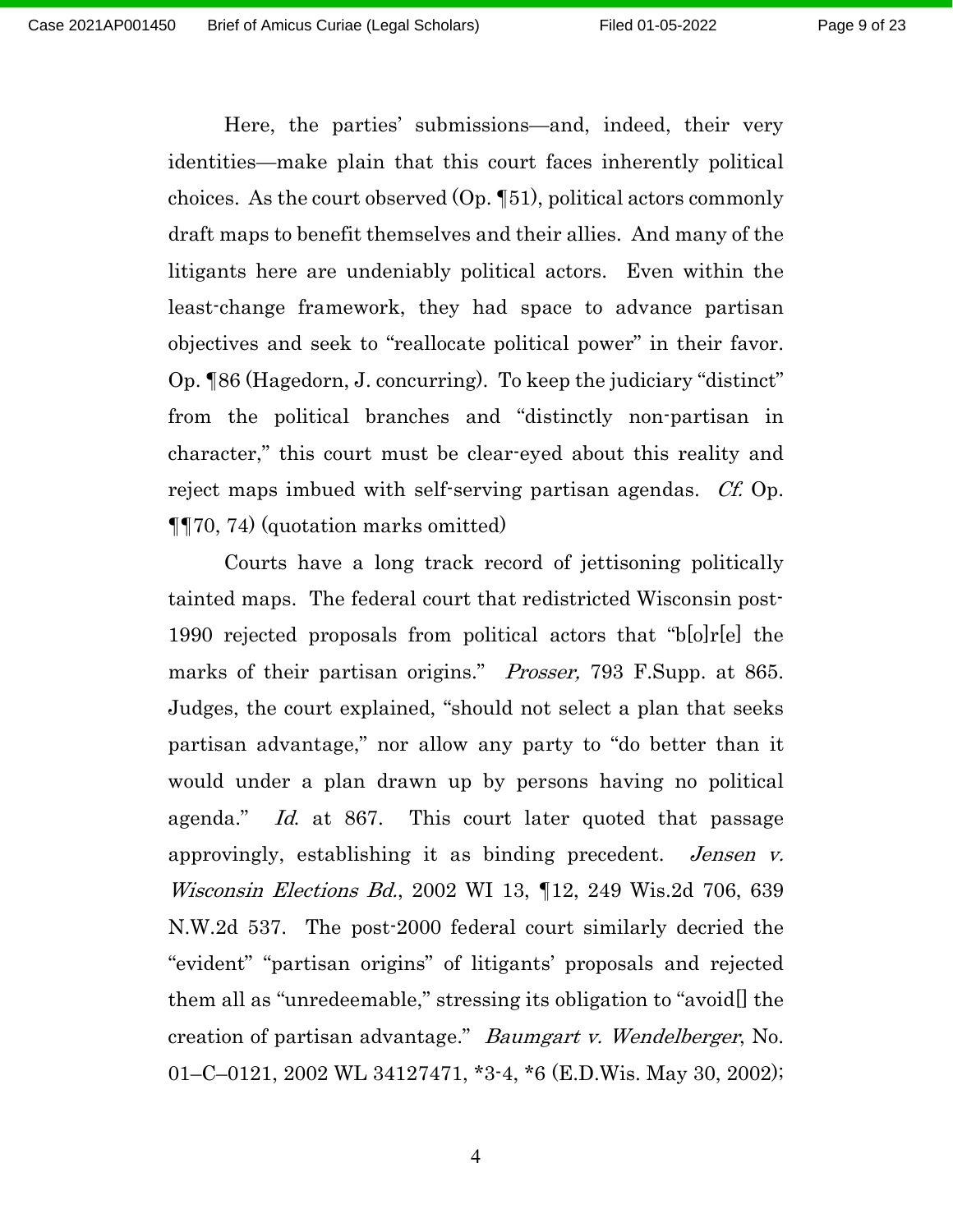see also Wisconsin State AFL-CIO v. Elections Bd., 543 F.Supp. 630, 634, 638 (E.D.Wis. 1982) (rejecting all party-proposed plans and noting suspicions about their "political end[s]"). Significantly, none of these courts tied this established remedial practice to the availability of a cognizable partisan gerrymandering claim. The inquiries are distinct and should not be conflated.

Institutional and equitable considerations make the legislature's proposed maps an especially inappropriate remedy:

First, the whole reason for this litigation is that the legislature breached its constitutional duty to redistrict by failing to pass a bill with gubernatorial support or a veto-proof majority.  $Cf$ . Op.  $\P$ 79 ("The legislature must implement a redistricting plan each cycle."). Because the legislature caused the legal wrong and is not itself an injured party, it is in no position to seek equitable relief, much less receive special deference. Consistent with the principle that those who seek equity "must come with clean hands," "equitable remedies are not available to one whose own inaction results in the harm." *Madregano v. Wisconsin Gas*  $\&$ Elec., 181 Wis. 611, 195 N.W. 861, 864 (1923); State ex rel. Coleman v. McCaughtry, 2006 WI 49, ¶25, 290 Wis.2d 352, 714 N.W.2d 900.

Second, the legislature asks the court to insert itself directly "into the actual lawmaking function" by validating the very maps the legislature failed to navigate through the political process. Op. ¶71. Although the legislature now portrays its maps as faithful to the court's criteria, they were not drafted with those criteria in mind; they were created to advance the legislature's own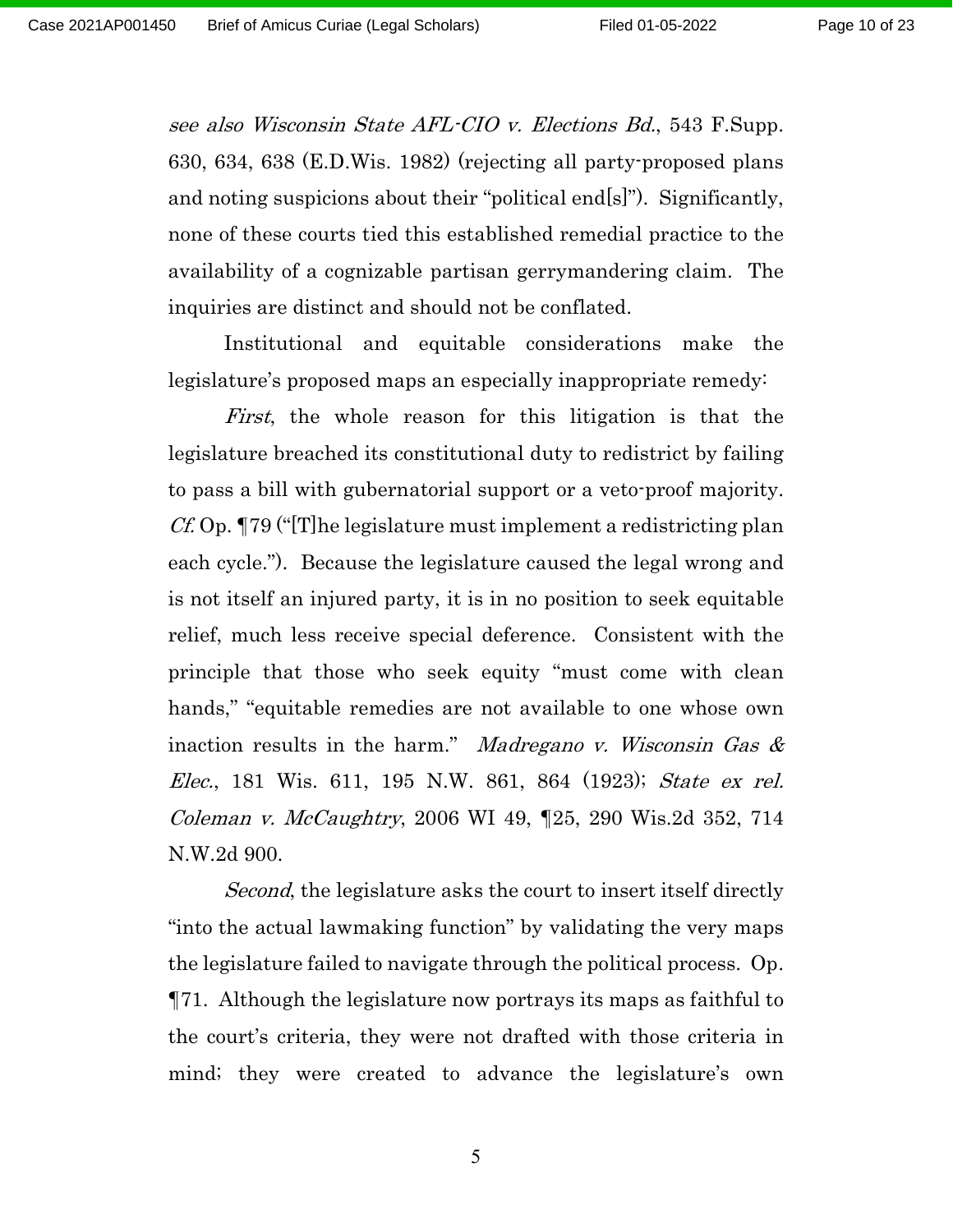preferences as a "political body" before the court's criteria were announced. Op. ¶3.

Third, those legislative maps, passed solely by Republicans and vetoed by a Democrat, are not just political, but palpably partisan. As other courts have understood, adopting redistricting plans "uniformly endorsed by members of one party and uniformly rejected by members of the other, does not conform to applicable principles of judicial independence and neutrality." Peterson, 786 N.E. 2d at 673; see also Maestas v. Hall, 274 P. 3d 66, 77 (N.M.) 2012) ("The courts should not select a plan that seeks partisan advantage."); Wilson v. Eu, 823 P.2d 545, 576-77 (Cal. 1992) (considering itself "compelled to reject" legislator-drawn plans with "calculated partisan political consequences").

Finally, the legislative maps take as their template the highly skewed post-2011 maps. Describing those maps, a federal court lamented that their creators "chose a sharply partisan methodology." *Baldus v. Members of Wis. GAB*, 849 F. Supp.2d 840, 844 (E.D.Wis. 2012). The court found that "partisan motivation … clearly lay behind" the maps, and it was "almost laughable" for the drafters to deny it. Id. at 851. Even if those lawmakers remained "strictly 'within the law,'" their gerrymandered maps do not reflect the sort of "good faith, honesty, or righteous dealing" that a "court of conscience" can endorse. David Adler & Sons v. Maglio, 200 Wis. 153, 228 N.W. 123, 125 (1929) (quotation marks omitted).

Of course, per this court's instructions, every party anchored its proposals in the post-2010 maps, meaning all indelibly "bear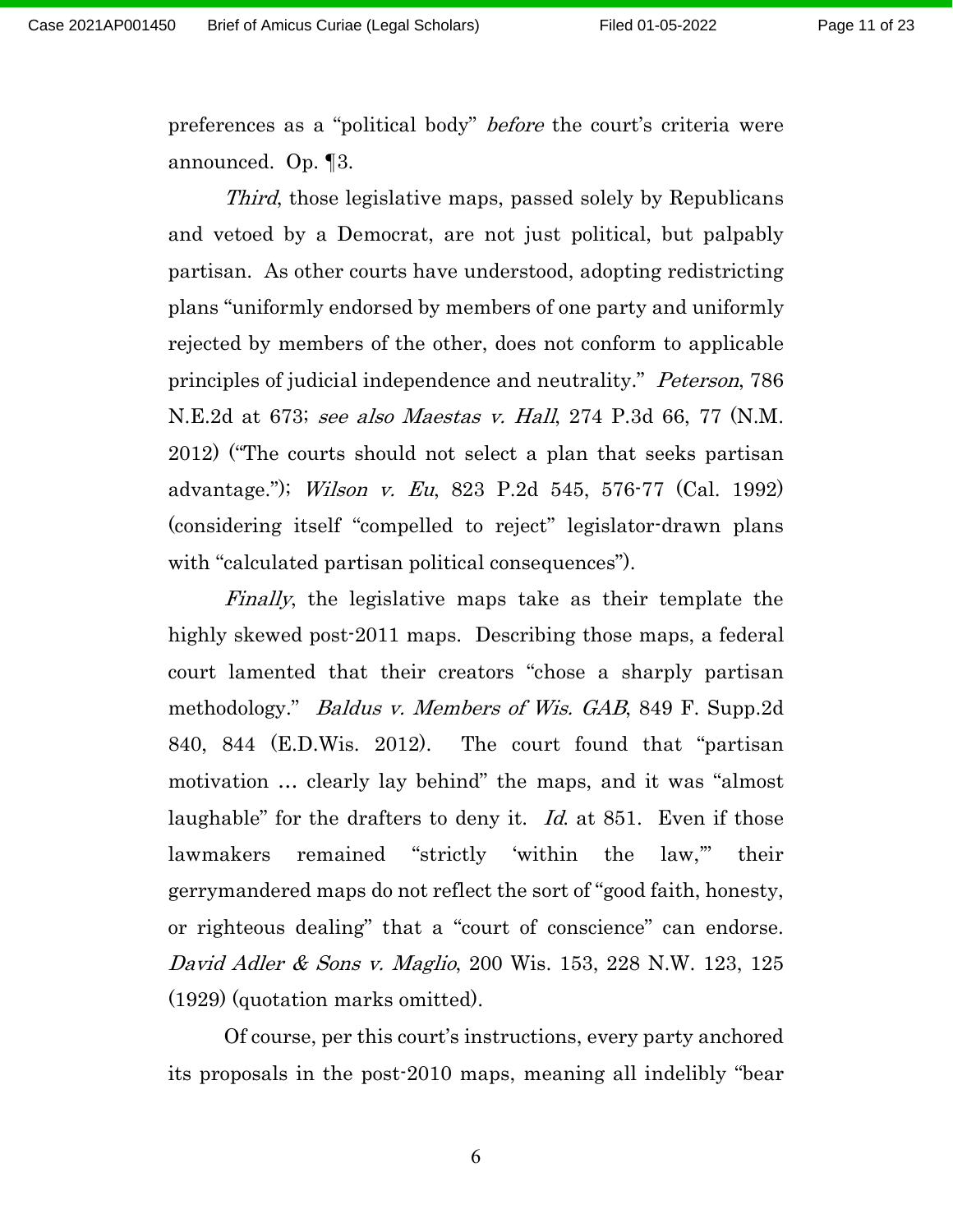the marks of their partisan origins." Prosser, 793 F.Supp. at 865. Applying a least-change approach "in the face of credible claims that the existing map is politically biased" is simply "inconsistent with the judiciary's distinctive institutional role." Robert Yablon, Gerrylaundering, 97 N.Y.U. L. Rev. \_\_, 50-51 (forthcoming 2022), https://papers.ssrn.com/sol3/papers.cfm?abstract\_id=3910061. A court that knowingly takes gerrymandered maps as its own breaches its duty to act as an "apolitical and neutral arbiter[]." Cf. Op. ¶72.

## B. The parties' submissions expose the shortcomings of a least-change approach.

This court endorsed a least-change approach to avoid judicial lawmaking and respect "the judiciary's properly limited role in redistricting." Op. ¶72. The parties' submissions reveal that these purported benefits are illusory. Far from helping the court avoid policy choices, a least-change approach turns out to require an array of subjective judgments unmoored from legal text.

The court must first determine what minimizing change even means. The parties offer numerous potential measures and metrics, which can be combined and balanced in myriad ways. Choosing among these possibilities is more a matter of taste than law. Because new maps can resemble or diverge from their predecessors along many dimensions, discerning "least-change" primacy is akin to determining which children are most like their parents.

Making matters worse, the court must also mesh its extralegal least-change approach with legally delineated criteria and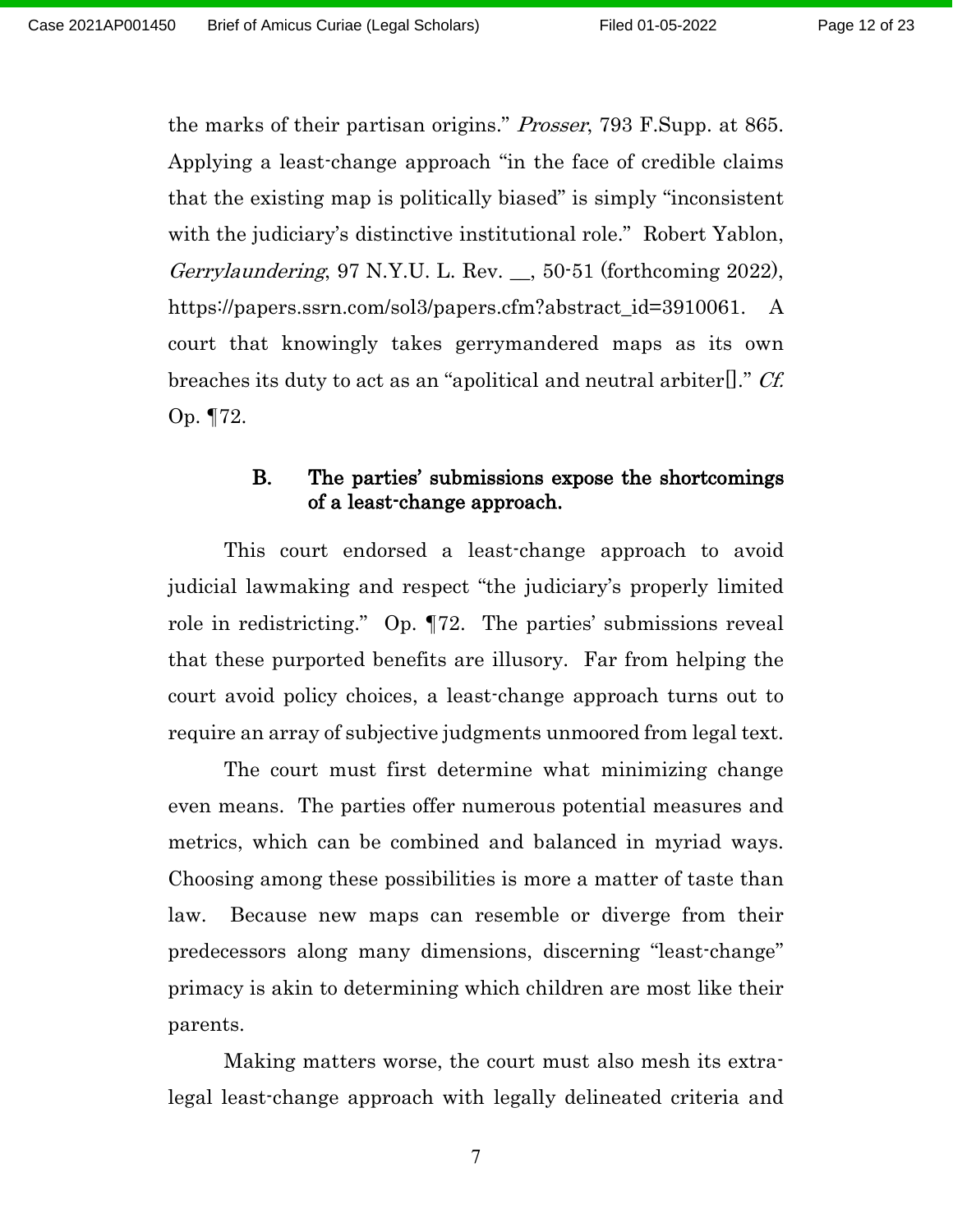other traditional redistricting principles. Again, as the litigants' divergent views indicate, this involves untold discretionary judgments. The court deemed partisan fairness off-limits partly because of a supposed "lack of standards." Op. ¶41. On this score, the least-change inquiry fares worse. "[D]eciding how much of a 'core' to preserve, as against other redistricting considerations, is itself a highly subjective—and potentially partisan—endeavor … best resolved by the political branches." Favors v. Cuomo, No. 11-CV-5632, 2012 WL 928223, \*8 (E.D.N.Y. Mar.19, 2012).

State law offers no meaningful guidance. Indeed, no Wisconsin constitutional or statutory provision, including the redistricting plans codified in 2011, establishes a least-change redistricting policy at all. The codified plans merely list the political subdivisions and census blocks comprising each district districts now unconstitutionally malapportioned and thus "absolutely void" and "of no effect whatever." *State ex rel. Att'y* Gen. v. Cunningham, 81 Wis. 440, 51 N.W. 724, 728 (1892). They do not articulate operative principles for reconfiguring districts based on today's different population distributions, demographics, and conditions. It simply cannot be said that minimizing changes from now-invalid districts respects prior legislative policy choices when (1) those choices were context-specific; (2) the law does not identify the criteria underlying them; and (3) applying the same unstated criteria in a distinct context may well yield substantially reconfigured maps. Notably, lawmakers in 2011 did not seek to preserve the prior decade's maps; they overhauled them. Least-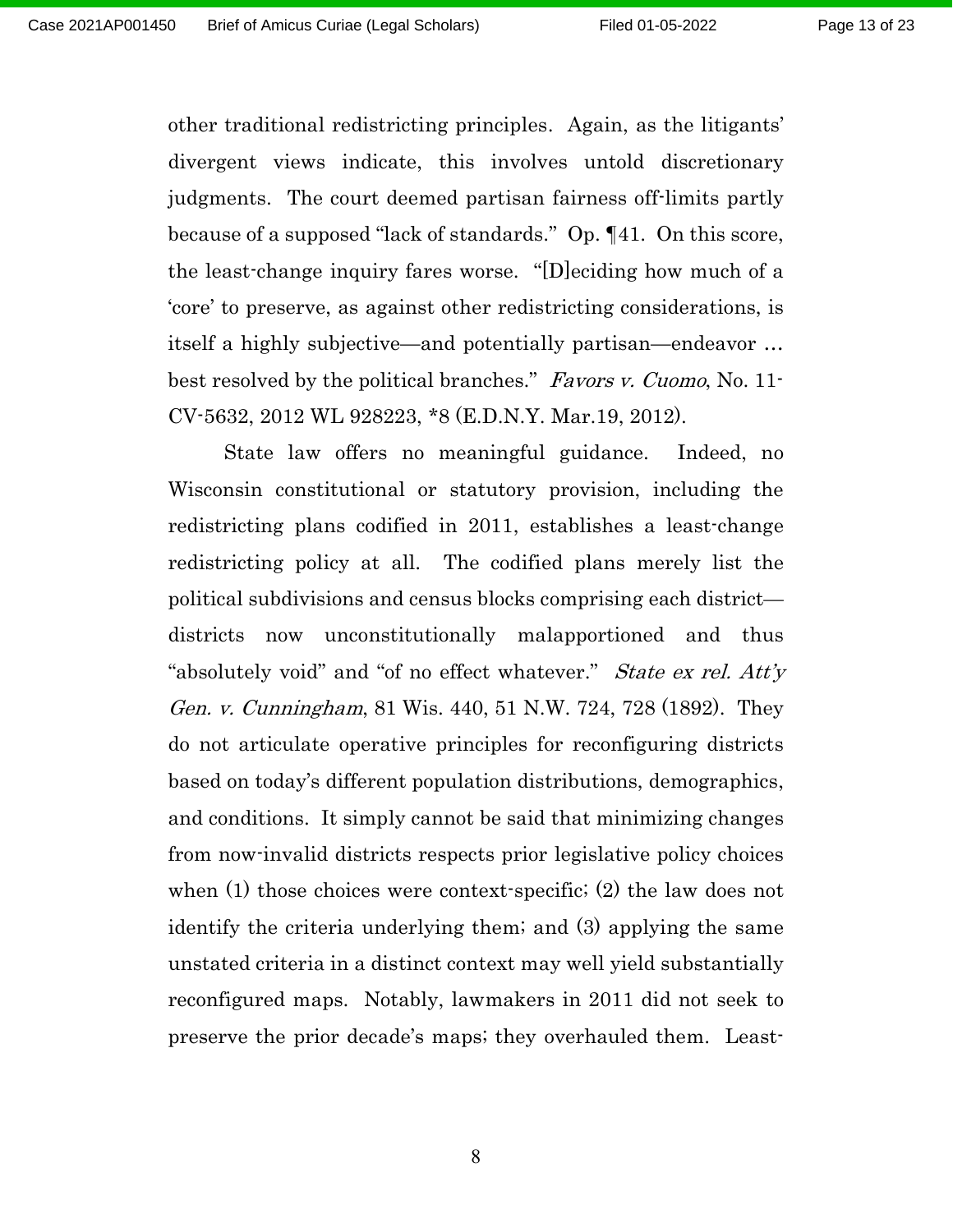change was not the legislature's policy choice in 2011 and should not be the court's policy choice in 2021.

Prior Wisconsin redistricting precedents underscore the novelty of this court's chosen path. During its one prior foray into mapmaking, this court said nothing about carrying forward decade-old maps, and it expressed no interest in whatever policy choices those maps might have embodied. Instead, the court directly applied the standards of "the Wisconsin constitution itself." State ex rel. Reynolds v. Zimmerman, 22 Wis.2d 544, 126 N.W.2d 551, 561 (1964). Likewise, none of the federal courts that redistricted Wisconsin in the 1980s, 1990s, and 2000s solicited "least-change" plans from litigants. The post-2000 court did take the prior *court-drawn* maps "as a template," but it did not offer any standard for minimizing change or compare party-submitted maps for continuity, and it acknowledged that its "process involved some subjective choices." *Baumgart*,  $2002 \text{ WL } 34127471$ ,  $*7$ .

Precedents from elsewhere are similarly unsupportive. Contrary to this court's assertion, least-change analysis has not gained "general acceptance." Op. ¶73. It is a minority approach; few courts have ever done what this court seeks to do. Of the cases the court string-cited as exemplars, more than half addressed municipal-level redistricting in Georgia. The least-change approach there hinged on two considerations absent here. First, Georgia was subject to VRA Section 5, which called for consideration of prior district configurations to preserve existing minority representation. Second, Georgia had a "specific historical preference" for maintaining district cores. Bodker v. Taylor,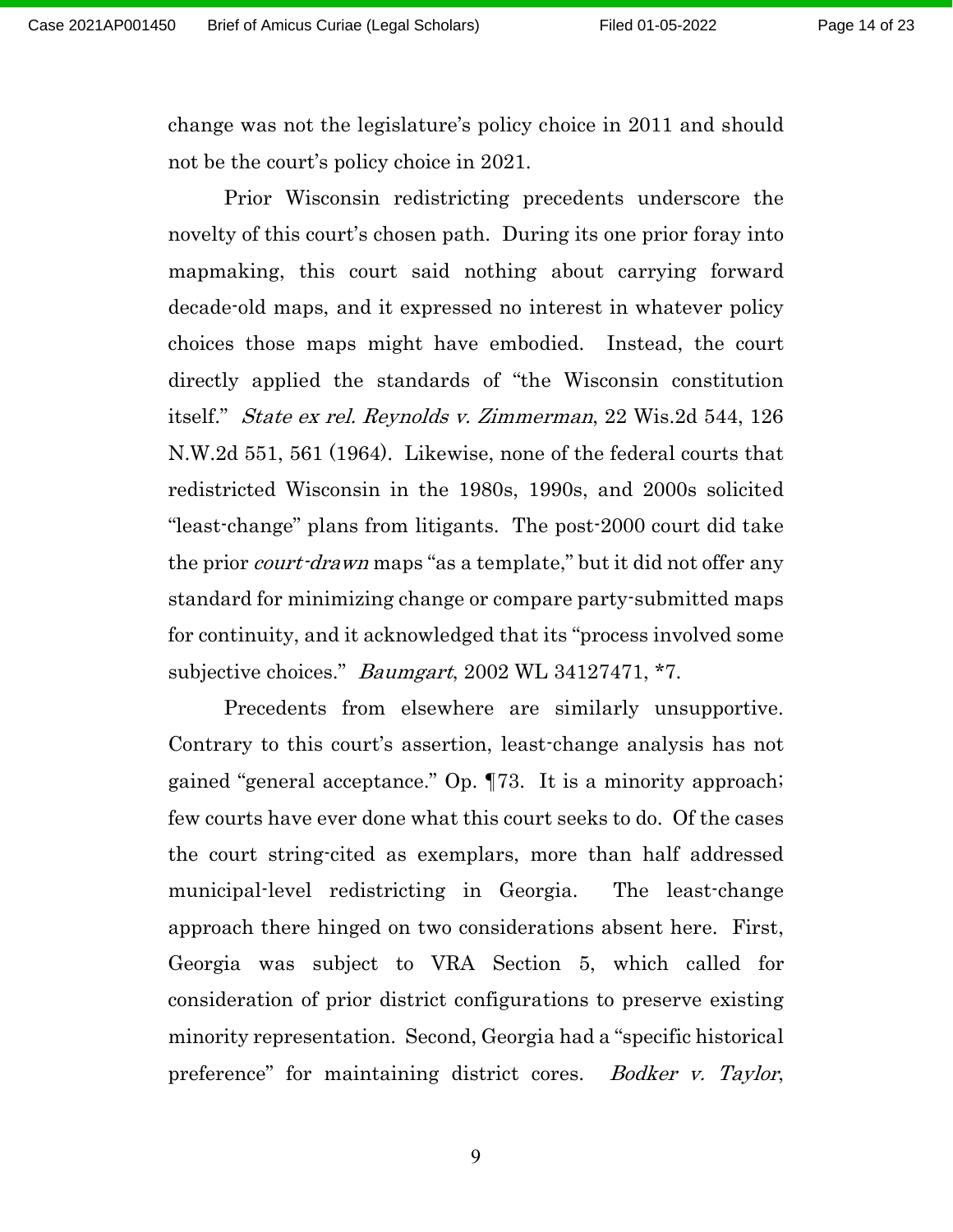No.Civ.A.1:02-CV-999ODE, 2002 WL 32587312, \*7 (N.D.Ga. June 5, 2002). Neither the Georgia cases nor the others cited offer meaningful guidance about how to operationalize least-change mapmaking. While those courts accepted continuity as a general principle, they did not conduct least-change beauty pageants among party-submitted maps. Instead, they typically gave experts a general directive to limit changes and left them to make discretionary judgments. They also generally took pains to guard against partisan bias. See supra.

Mapmaking courts more often decline to prioritize continuity, rejecting calls to preserve old maps. See, e.g., Essex v. Kobach, 874 F. Supp. 2d 1069, 1094 (D. Kan. 2012) ("pushing a reset button" rather than using least-change); Favors, 2012 WL 928223, \*8 (refusing requests to "give core preservation greater weight"); Good v. Austin, 800 F. Supp. 557, 564  $(E.D. \& W.D.$  Mich. 1992) (declining to pursue "preservation of 'population and geographic core areas'" of prior districts); In re Legislative Districting of State, 805 A.2d 292, 328 (Md. 2002) (rejecting "us[ing] an existing plan as a constraint").

To underscore the difficulties ahead, consider a partial list of questions the court now faces that "call[] for the exercise of judgment and a balancing of considerations in the field of policy," Zimmerman, 126 N.W.2d at 571:

- Should least-change maps minimize population shifts, geographic changes, or some combination?
- Do some measures of population and/or geographic change deserve more weight than others? If so, which, and why?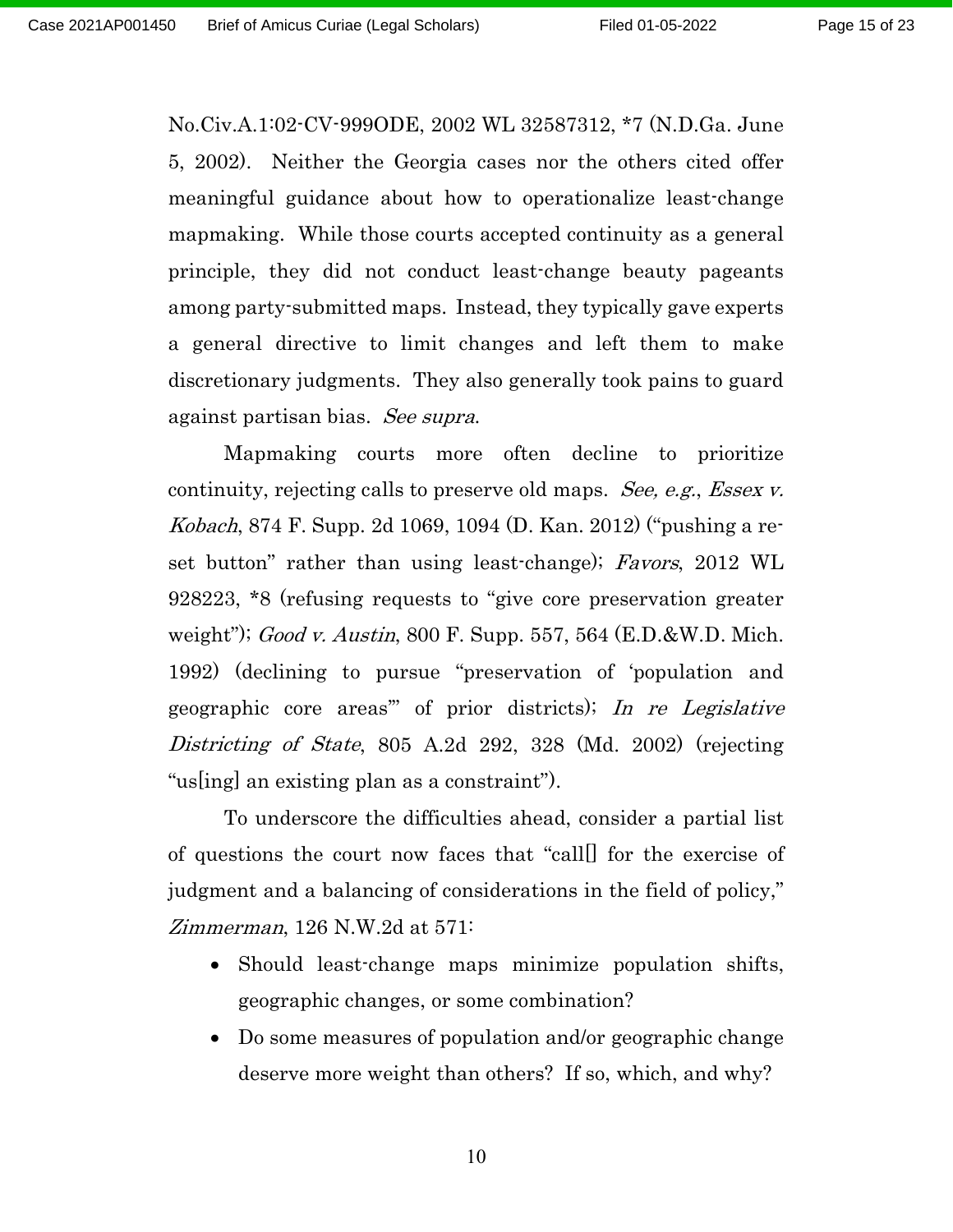- When might a strong showing on some variables offset weaker showings on others?
- Is it preferable to keep more districts fully intact or to alter more districts but move somewhat fewer people overall?
- What weight, if any, should be given to core-retention differentials by race/ethnicity?
- Should population shifts between even- and odd-numbered senate districts factor into least-change analysis, be addressed as a supplemental discretionary factor, or not considered at all?
- Should protecting incumbents from head-to-head contests be part of least-change analysis, or is it an off-limits political consideration? If considered, what weight is appropriate?[1](#page-15-0)
- Should least-change analysis be conducted before or after assessing legally enunciated redistricting requirements?
- Do efforts to minimize change justify minor population deviations, or is near-perfect population equality preferred even if it requires somewhat more change?
- To what extent does improving compactness or reducing county/municipal splits justify somewhat greater changes? Can minimizing change really mean avoiding improvement along these legally delineated dimensions?

<span id="page-15-0"></span><sup>1</sup> Courts often hold that efforts to prevent incumbent face-offs "have no place in a plan formulated by the courts," partly because catering to current officeholders risks "actual or apparent partisan bias." Favors, Magistrate Judge's R&R, 2012 WL 928216, \*17 (quoting Wyche v. Madison Parish Police Jury, 769 F.2d 265, 268 (5th Cir.1985)); Favors, 2012 WL 928223, \*7; see also Baumgart, 2002 WL 34127471, \*3 (rejecting "[a]voiding unnecessary pairing of incumbents" as a proper criterion).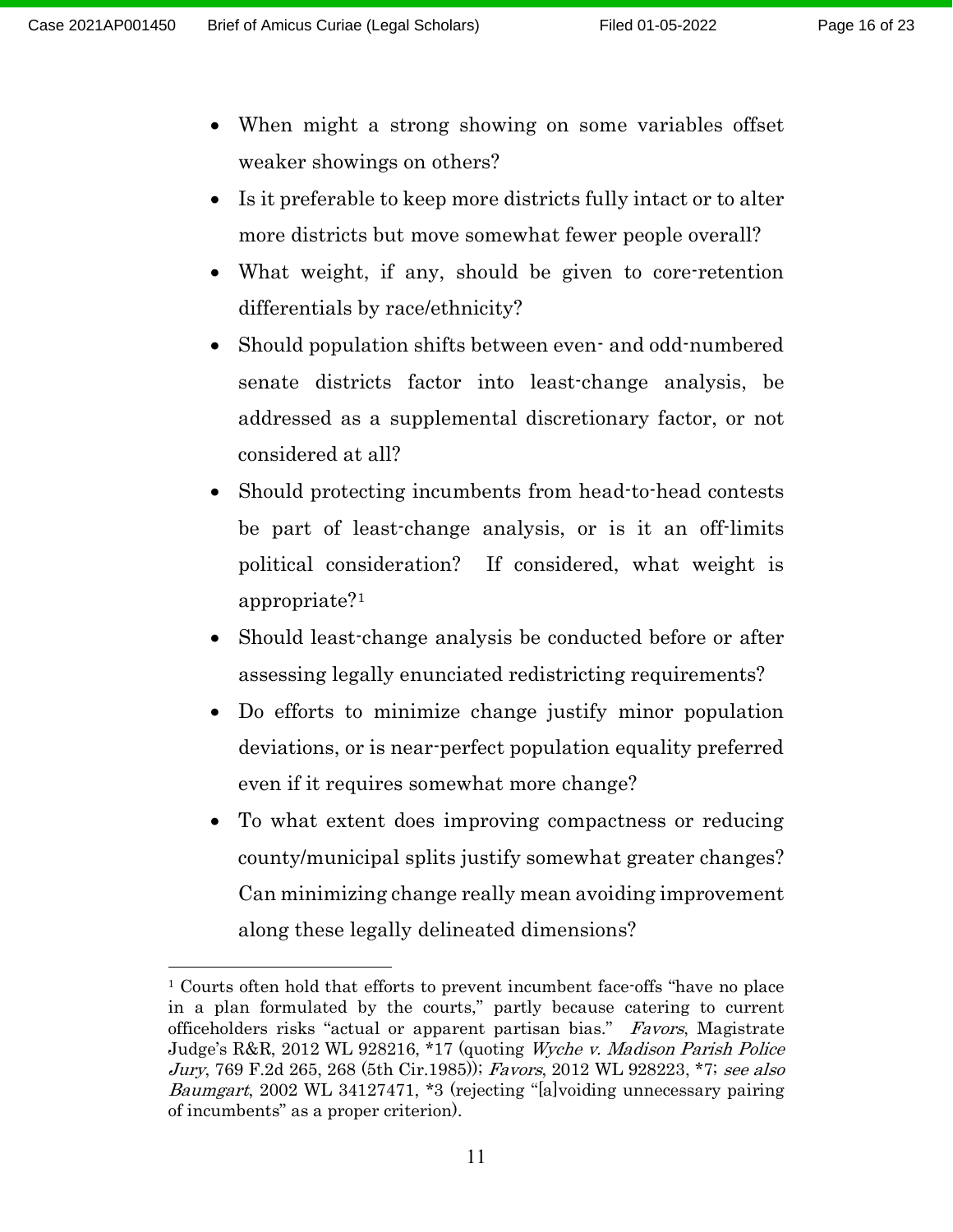• Can accommodating communities of interest and/or advancing other traditional redistricting principles justify change? If so, when and to what extent?

In short, the least-change approach is a standardless morass. It neither cabins this court's discretion nor gives Wisconsinites a legally adequate remedy. The political branches failed to make constitutionally required judgments about how to configure this state's districts given current circumstances. That dereliction of duty cannot be cured by perpetuating distinct judgments that have reached the end of their shelf life. See Jensen, 2002 WI 13, 10 (recognizing the "give-and-take" of redistricting as a "decennial exercise"); Favors, 2012 WL 928223,  $*6$  (explaining that courts owe little "deference to the outdated policy judgments of a now unconstitutional plan"). None of the parties' supposed leastchange maps is satisfactory.

## II. THE COURT SHOULD CREATE ITS OWN EXPERT-DRAWN MAPS USING UPDATED CRITERIA OR DISMISS THIS ACTION.

Rejecting the parties' deficient proposals would reaffirm this court's independence and convey that the court is not beholden to partisans of any stripe. It would also align this court with the federal courts that for three consecutive decades declined to rely on litigants with parochial interests to produce maps suitable for courts.

The court should choose one of two alternative paths. First, consistent with the prior federal cases, the court should generate its own maps. It should follow the routine practice of appointing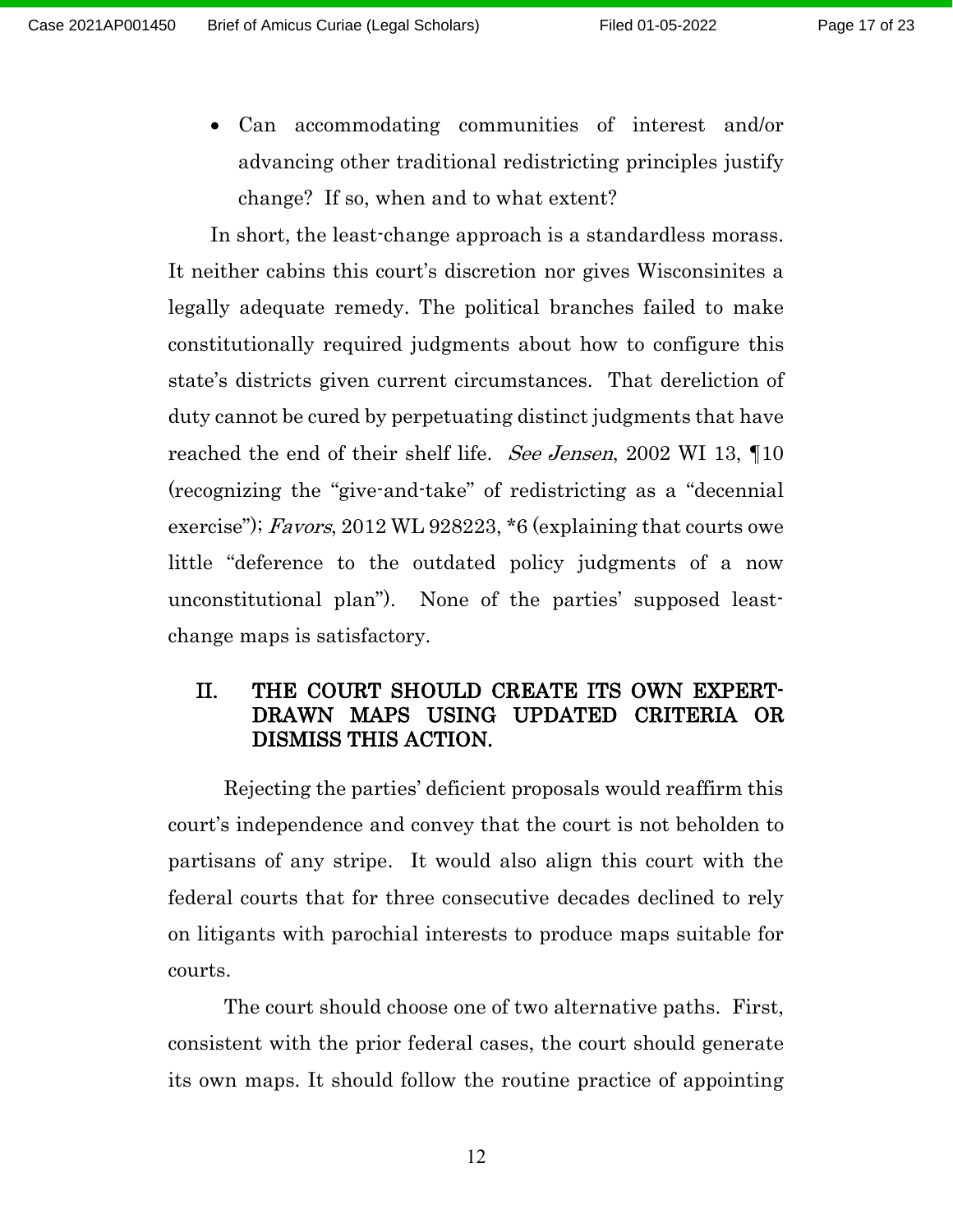an experienced, credentialed, and credibly unaligned/nonpartisan expert to handle the technical line-drawing work. The expert should be instructed to apply the legally required redistricting criteria outlined in the court's prior opinion, but should not be directed to carry forward prior districts. As the parties' submissions and above discussion underscore, the least-change approach is untenable. It has no basis in Wisconsin law, makes mapmaking more complex and subjective, inequitably perpetuates a partisan scheme, and does not adequately remedy the constitutional harm.

The court's expert should not consider political data, including incumbents' addresses, with two limited exceptions. First, such data may be necessary for Voting Rights Act compliance. Second, to avoid creating accidental inequities, the expert should, after completing maps, use established partisan bias metrics to ensure they are indeed mainstream neutral maps given Wisconsin's political geography. Such expert-aided processes have a track record of success and would insulate the court from charges of partisan deck-stacking, thus safeguarding its institutional integrity.

A second straightforward option is for the court to vacate its rulings and dismiss this action. Although federal courts must give state courts the first opportunity to redistrict, no law compels this court to act. A capable federal court panel is waiting. For three decades, federal courts successfully redistricted Wisconsin, and this court understandably remained on the sidelines. Each panel acted unanimously and without generating significant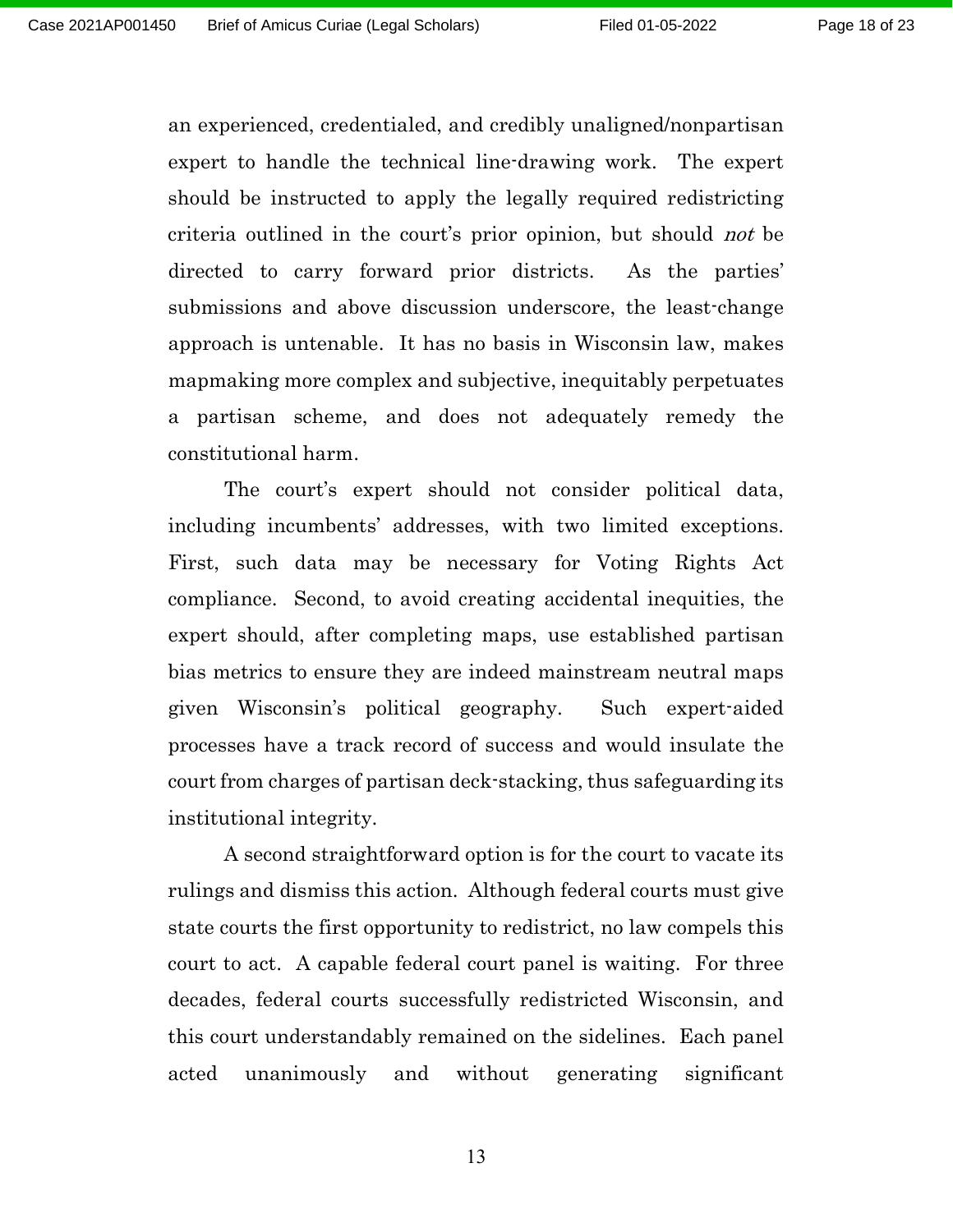controversy. In Justice Roggensack's words, "the federal courts have done a very good job, and the federal courts are not elected officials that are apt to be seen as partisans when they do the job of redistricting …. Redistricting is a huge danger to put that on the court's plate and it is a danger we do not need to accept…. [I]t threatens in my view the integrity of the court …. [I]t's not appropriate for this court to take this on." Wisconsin Supreme Court Open Administrative Conference, 34:43-38:46 (Jan.22, 2009) (Roggensack, J.), https://wiseye.org/2009/01/22/supreme-courtopen-administrative-conference-3/; see also id. 1:05:33-42 (Ziegler, J.) ("We have a federal court who … has lifetime appointments, and they've done this three times and apparently have done it successfully.").

What this court should not do is continue down its current, misguided path. The notion that a makeshift least-change principle found nowhere in Wisconsin law compels this court to perpetuate what are likely the most politically biased maps in state history simply does not pass muster. Wisconsinites will see such a ruling for what it is, and they will judge this court harshly. If the court is serious about not "plac[ing] [its] thumb on any partisan scale," it should refuse to preserve maps that place a thumb on the partisan scale. Cf. Op. ¶76. No court should sacrifice its own legitimacy while giving a free pass to politicians who failed to do their jobs.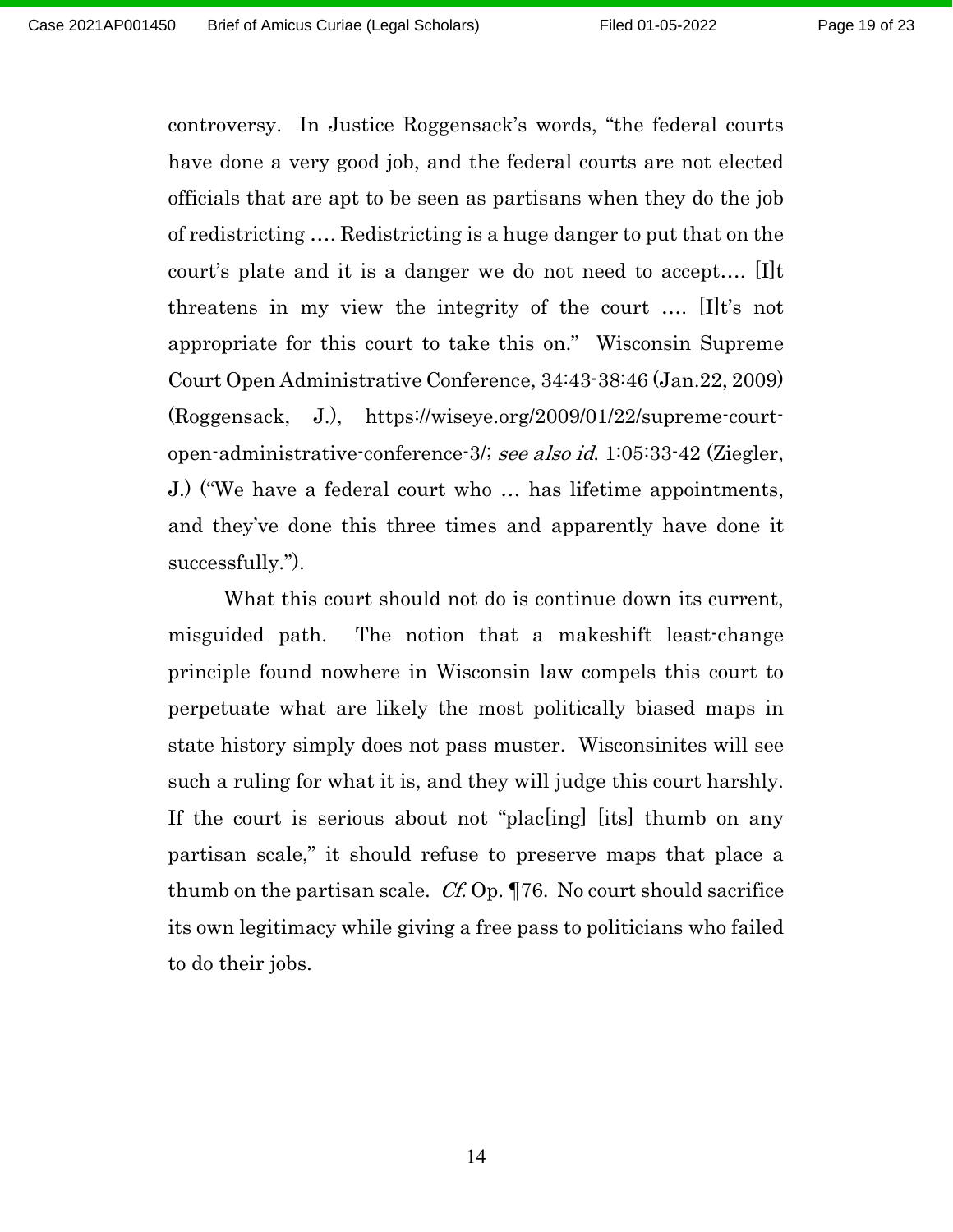# **CONCLUSION**

The court should reject all party-proposed maps and proceed consistent with the foregoing analysis.

Dated this 4th day of January, 2022.

Respectfully submitted,

 Electronically Signed By /s/ Allison Boldt

Robert Yablon Allison Boldt State Bar No. 1069983 State Bar No. 1098112 University of Wisconsin University of Wisconsin Law School Law School 975 Bascom Mall 975 Bascom Mall Madison, WI 53706 Madison, WI 53706 robert.yablon@wisc.edu allisonboldt@gmail.com

Telephone: (608) 445-3232

Counsel for Non-Party Legal Scholars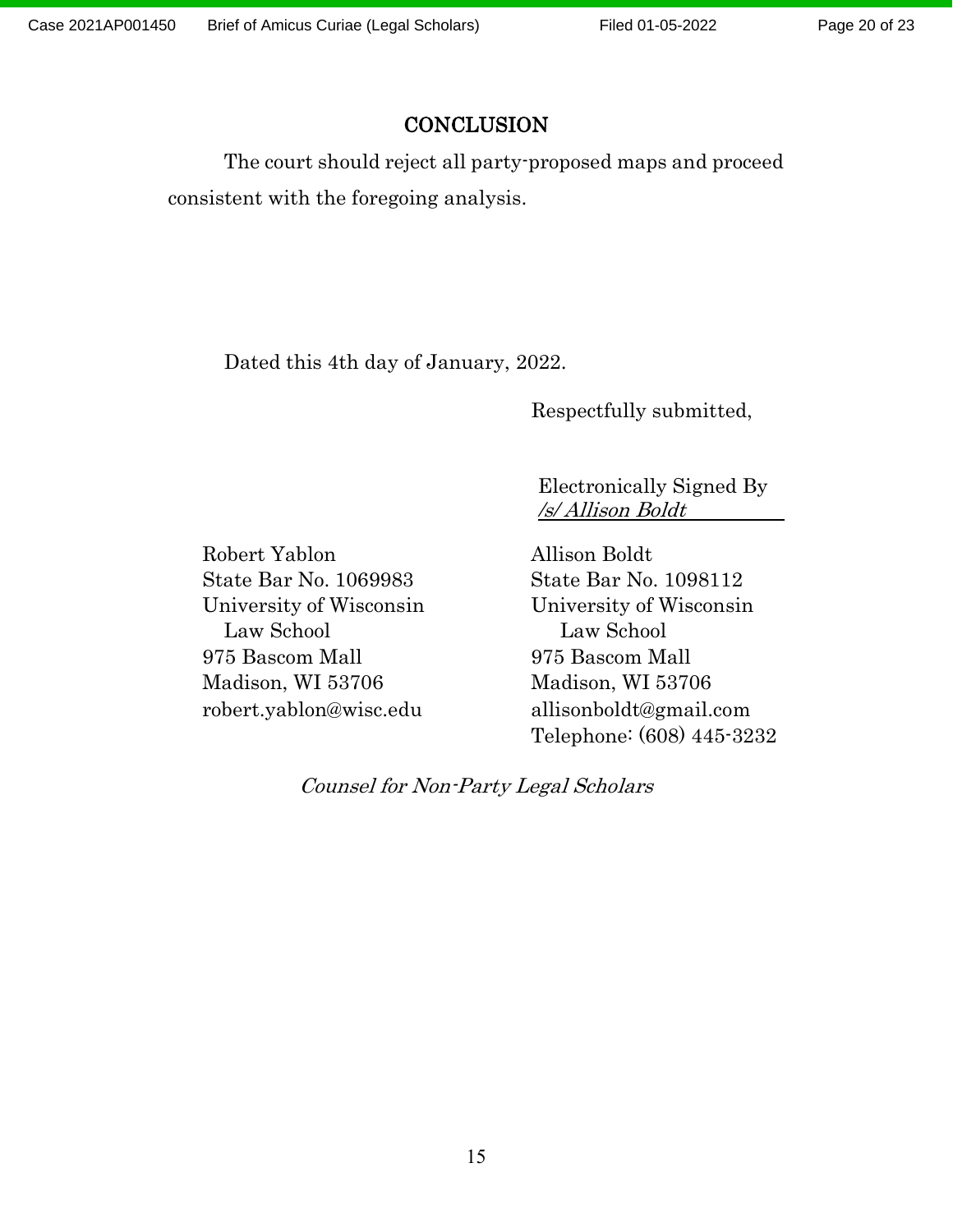# APPENDIX – NAMES OF *AMICI CURIAE* [†](#page-20-0)

Richard Briffault, Joseph P. Chamberlain Professor of Legislation, Columbia Law School

Joseph Fishkin, Professor of Law, UCLA

James A. Gardner, Bridget and Thomas Black SUNY Distinguished Professor of Law, Research Professor of Political Science, University at Buffalo School of Law, The State University of New York

Michael S. Kang, William & Virginia Karnes Research Professor, Northwestern Pritzker School of Law

D. Theodore Rave, Professor of Law, University of Texas School of Law

David Schultz, Professor of Law, University of Minnesota and Distinguished University Professor of Political Science, Legal Studies, and Environmental Studies, Hamline University

Kate Shaw, Professor of Law, Benjamin N. Cardozo School of Law

Robert Yablon, Associate Professor of Law, University of Wisconsin Law School; Faculty Co-Director, State Democracy Research Initiative

<span id="page-20-0"></span><sup>†</sup> Institutional affiliations are listed for identification purposes only.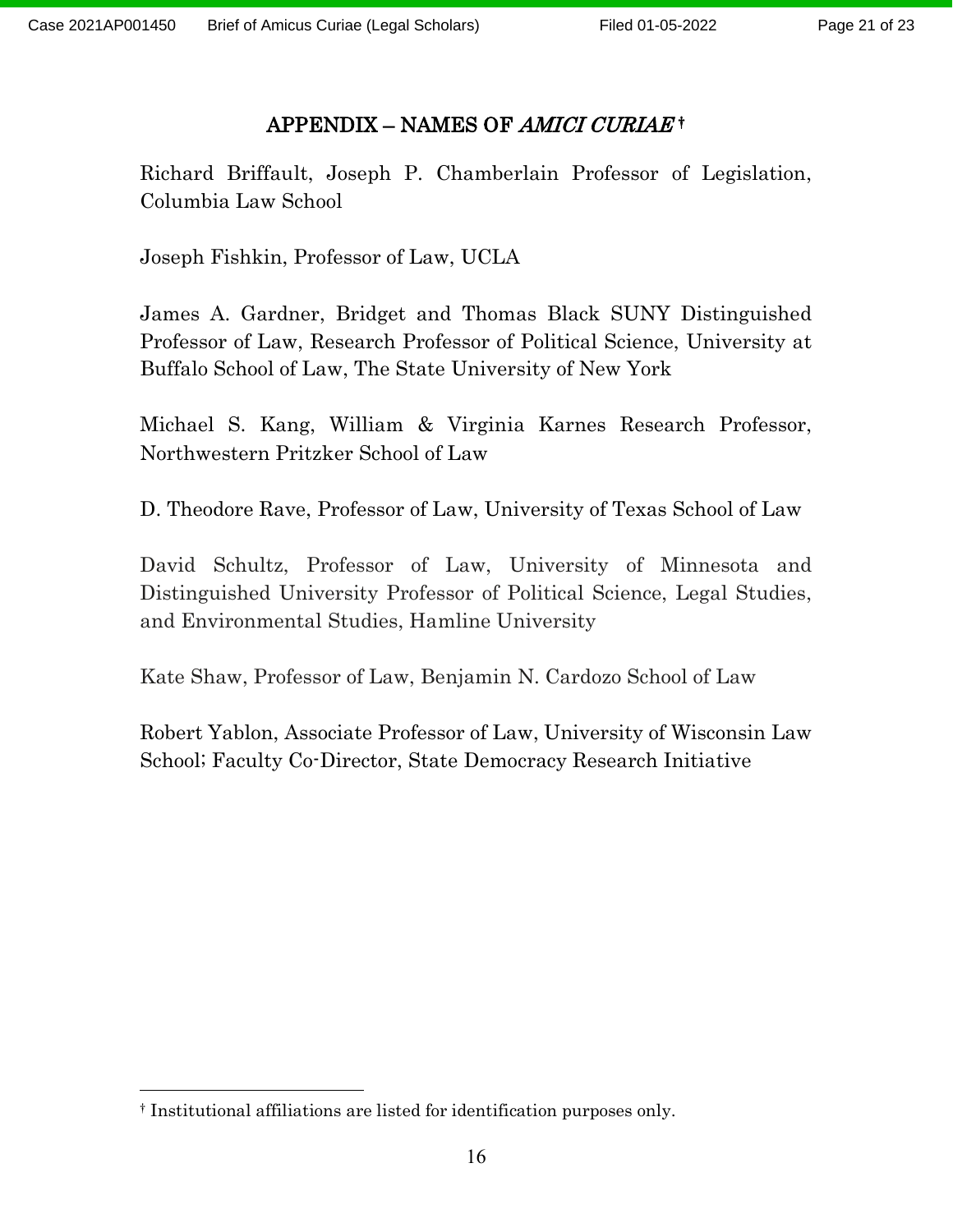Page 22 of 23

#### FORM AND LENGTH CERTIFICATION

I hereby certify that this brief conforms to the rules contained in Wis. Stat. § 809.19 (8) (b), (bm), and (c) for a brief produced with a proportional serif font. The length of this brief is 3,296 words. Dated: January 4, 2022

> Electronically Signed By /s/ Allison Boldt

Allison Boldt State Bar No. 1098112 University of Wisconsin Law School 975 Bascom Mall Madison, WI 53706 allisonboldt@gmail.com Telephone: (608) 445-3232

 Counsel for Non-Party Legal Scholars